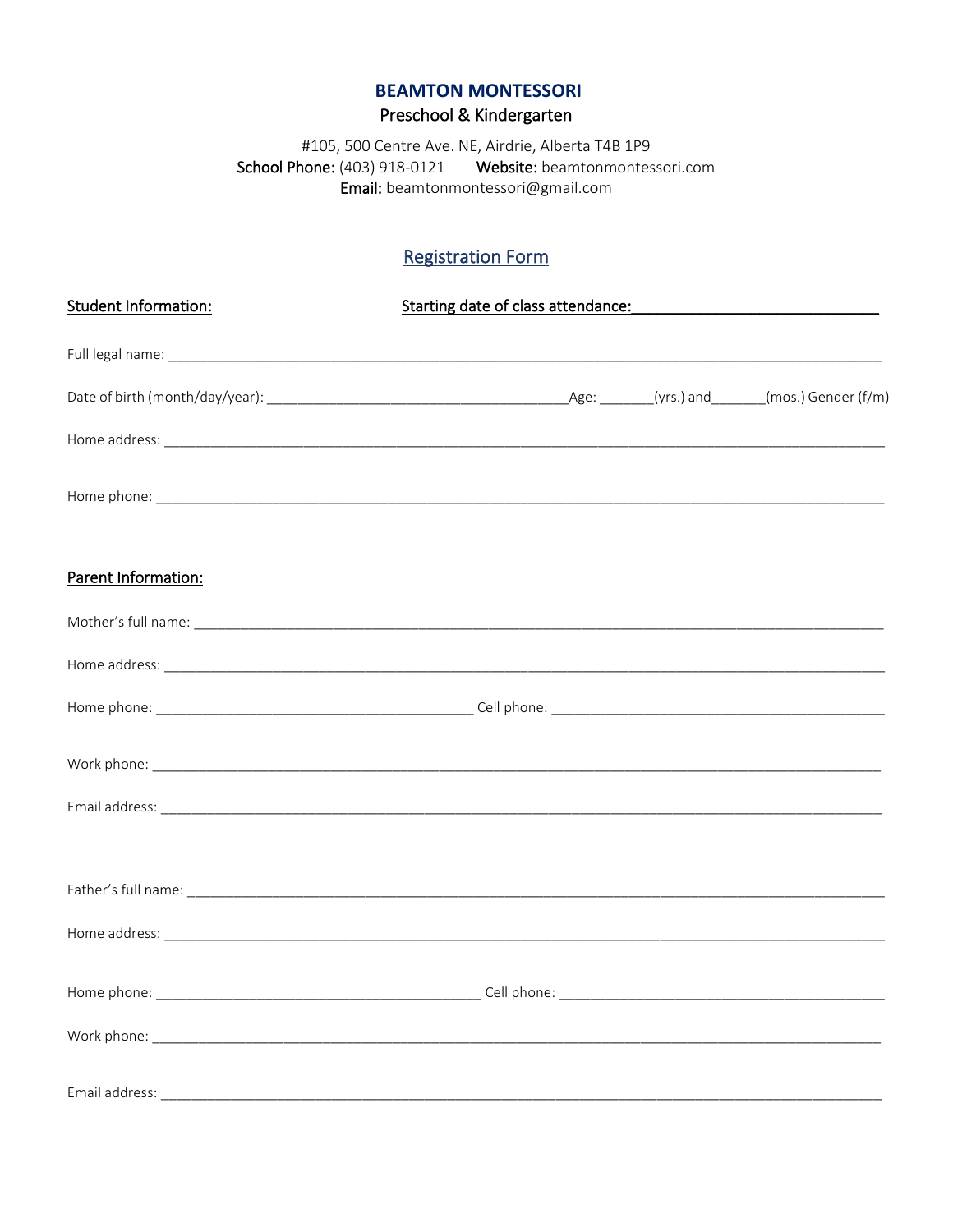### Emergency Contact Information (OTHER THAN PARENTS)

| 2. |                                                             |                                                                                                      |
|----|-------------------------------------------------------------|------------------------------------------------------------------------------------------------------|
|    |                                                             |                                                                                                      |
|    |                                                             |                                                                                                      |
|    |                                                             | Authorized person(s) permitted to pick up your child at Beamton Montessori (MAY INCLUDE PARENTS)     |
|    |                                                             |                                                                                                      |
|    |                                                             |                                                                                                      |
|    |                                                             |                                                                                                      |
|    |                                                             |                                                                                                      |
|    | <b>Parent/Family Volunteering:</b>                          |                                                                                                      |
|    | assistance in future field trips.                           | Volunteering may be needed in the events of absence of school staff due to sickness, emergencies, or |
|    |                                                             |                                                                                                      |
|    |                                                             |                                                                                                      |
|    |                                                             |                                                                                                      |
|    | Driving by<br>$\circ$<br>O<br>Website<br>$\circ$<br>$\circ$ |                                                                                                      |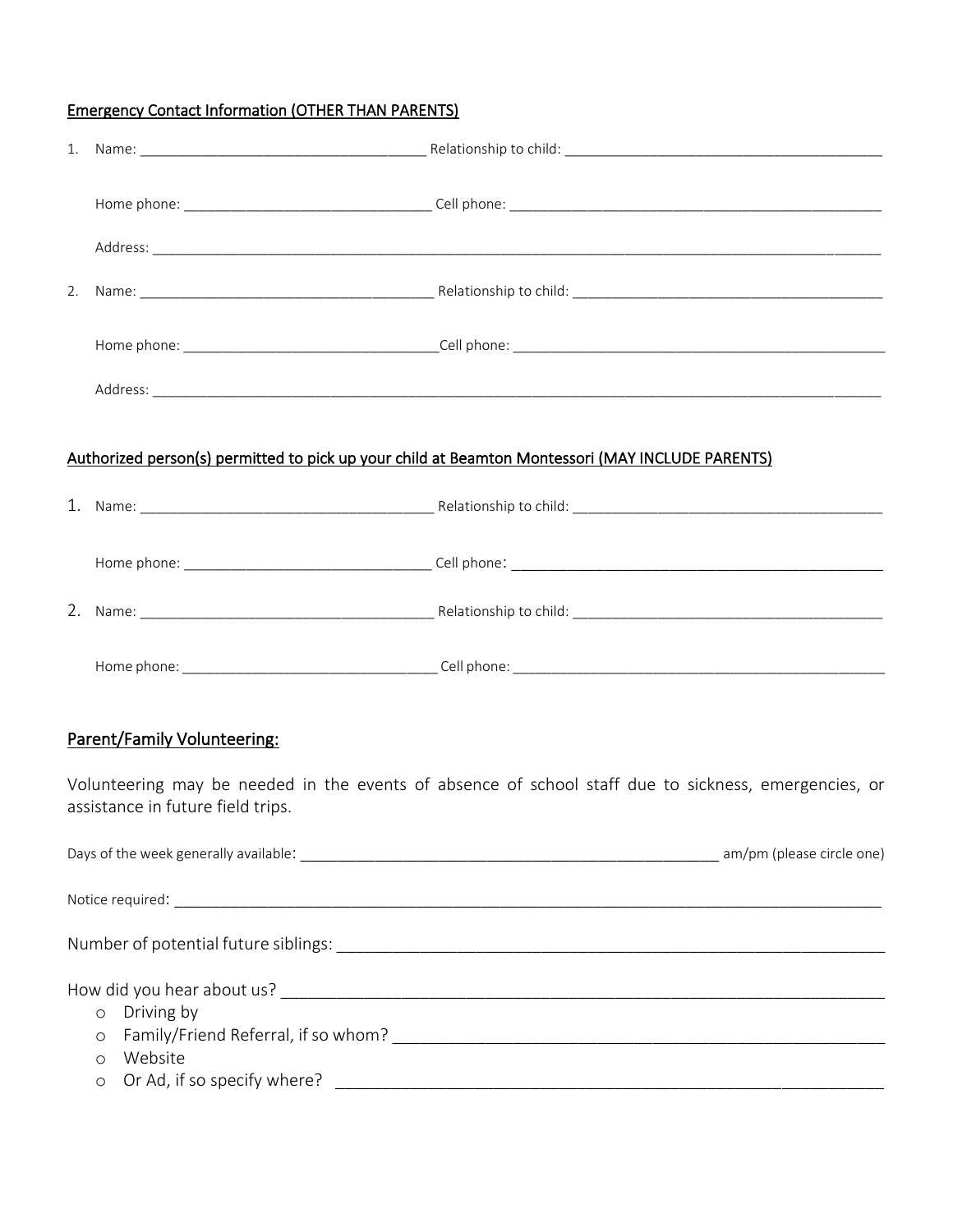#### Programs and Fees:

PLEASE SELECT AND MARK AN OPTION WITH THE PREFERRED TIME SLOT

#### O Option 1: 5 days – Monday to Friday \$489/month

- o Time Slot 1: 8:30 AM 11:30 AM
- o Time Slot 2: 12:30 PM 3:30 PM

#### $\circ$  Option 2: 4 days – Tuesday to Friday \$412/month

- o Time Slot 1: 8:30 AM 11:30 AM
- o Time Slot 2: 12:30 PM 3:30 PM

### o Option 3: 4 days – Monday to Thursday \$412/month

- o Time Slot 1: 8:30 AM 11:30 AM
- o Time Slot 2: 12:30 PM 3:30 PM

#### o Option 4: 3 days – Monday-Wednesday-Friday \$350/month

- o Time Slot 1: 8:30 AM 11:30 AM
- o Time Slot 2: 12:30 PM 3:30 PM
- o Option 5: 2 days Tuesday and Thursday \$252/month
	- o Time Slot 1: 8:30 AM 11:30 AM
	- o Time Slot 2: 12:30 PM 3:30 PM

#### $\circ$  Option 6: 2 days – Monday and Wednesday \$252/month

- o Time Slot 1: 8:30 AM 11:30 AM
- o Time Slot 2: 12:30 PM 3:30 PM
- o Option 7: Other Schedule Customized by Parents

(This is offered based on program's available days which have not reached the class size limit yet.) Days/time\_\_\_\_\_\_\_\_\_\_\_\_\_\_\_\_\_\_\_\_\_\_\_\_\_\_\_\_\_\_\_\_\_\_\_\_\_\_\_\_\_\_\_\_\_\_\_\_\_\_\_\_\_\_\_\_\_\_\_\_\_\_\_\_\_\_\_\_\_\_\_\_\_\_\_\_\_\_\_\_\_

#### Note: Option 5 and 6 have limited availability only allowing limited spots for each time period.

INDICATE WHICH E-MAIL ADDRESS WILL BE USED TO RECEIVE INVOICE:

#### Field trips:

Proper procedure will always be followed to ensure the safety of your child on and off the school premises. Beamton Montessori does not take any responsibility/liability which may incur during field trips either around or outside the school facility. There will be proper consent forms for all parents to complete beforehand. Common outdoor activities are fire drills held once a month and a short walk and play to nearby community playground (Jensen Park) during summer season. The adult-child ratio will be considerably observed. Transportation is not provided by the program in any types of field trips.

| Health information: |  |
|---------------------|--|
|                     |  |
|                     |  |
|                     |  |
|                     |  |
| Address:            |  |